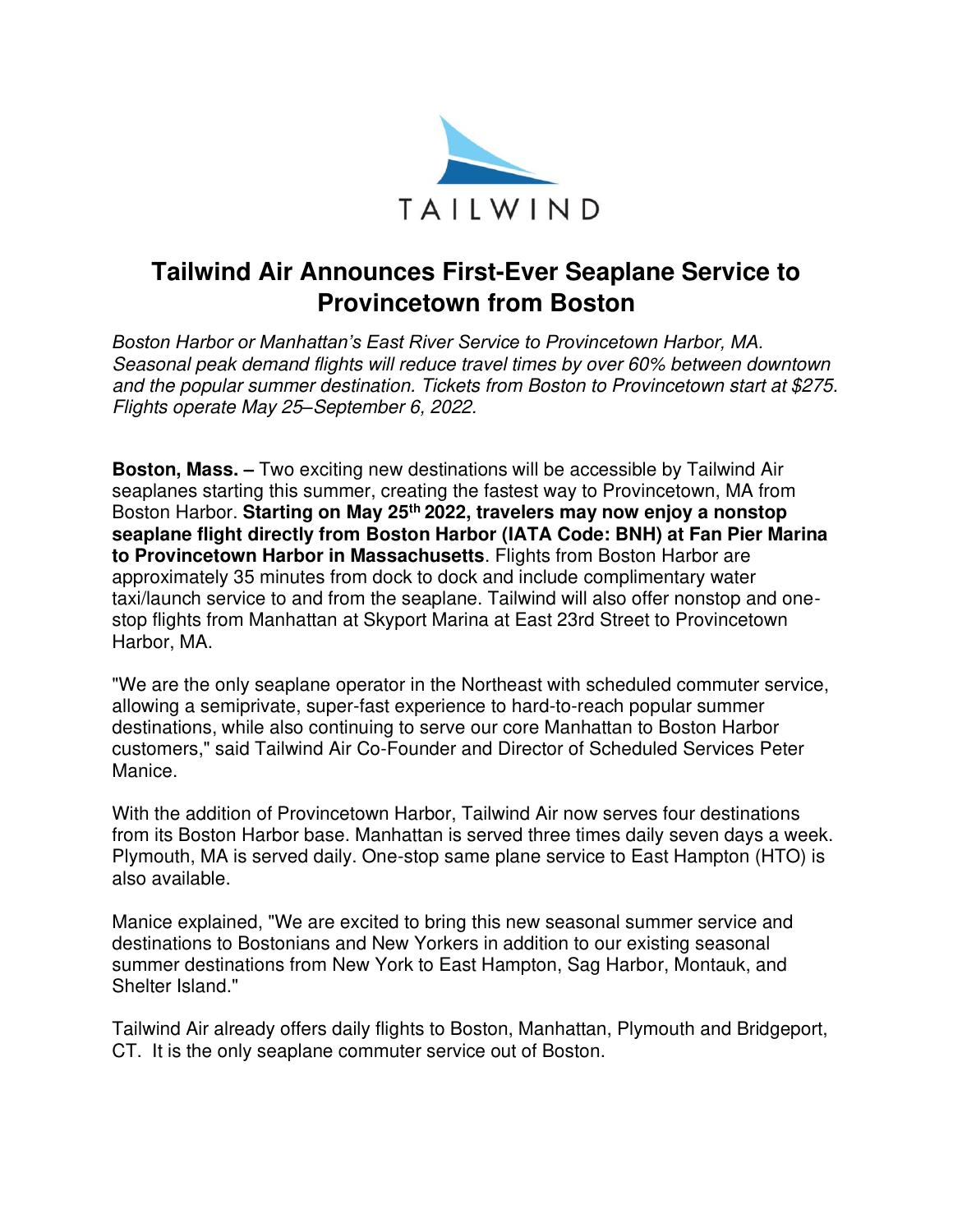Frequent fliers are also encouraged to join the new **Tailwind Air Fast Lane Club,** a members-only experience offering huge savings and members-only perks, including everyday private fares on all routes from \$35, extra baggage allowance, and companion fares among many other perks. Tailwind also partners with the Omni Seaport to offer preferential rates on rooms for passengers. Fast Lane Club details can be found here: <https://www.flytailwind.com/product/fast-lane-club/>

A complete schedule for all flights operated by Tailwind Air can be found at [flytailwind.com.](https://www.flytailwind.com/shuttles/#buy-a-ticket)

### **New Provincetown schedule (running May 25–September 5, 2022)**

| Boston Harbor → Provincetown Harbor, MA |               |                         |                       | Provincetown Harbor, MA $\rightarrow$ Boston Harbor |               |                                     |                  |
|-----------------------------------------|---------------|-------------------------|-----------------------|-----------------------------------------------------|---------------|-------------------------------------|------------------|
| <b>DEPART</b>                           | <b>ARRIVE</b> | <b>DAY OF WEEK</b>      | <b>STOPS</b>          | <b>DEPART</b>                                       | <b>ARRIVE</b> | <b>DAY OF WEEK</b>                  | <b>STOPS</b>     |
| 6:20 PM                                 | 6:55 PM       | <b>Wednesday-Friday</b> | <b>Nonstop</b>        | 6:30 AM                                             | $7:05$ AM     | <b>Monday and</b><br><b>Tuesday</b> | <b>Nonstop</b>   |
| 11:30 AM                                | 12:10 PM      | <b>Sunday</b>           | <b>Nonstop</b>        |                                                     |               |                                     |                  |
|                                         |               |                         |                       |                                                     |               |                                     |                  |
| Manhattan → Provincetown Harbor, MA     |               |                         |                       | Provincetown Harbor, MA $\rightarrow$ Manhattan     |               |                                     |                  |
| <b>DEPART</b>                           | <b>ARRIVE</b> | <b>DAY OF WEEK</b>      | <b>STOPS</b>          | <b>DEPART</b>                                       | <b>ARRIVE</b> | <b>DAY OF WEEK</b>                  | <b>STOPS</b>     |
| 5:10 PM                                 | 6:55 PM       | <b>Wednesday-Friday</b> | $1 - stop$<br>via BNH | 6:30 AM                                             | $8:20$ AM     | <b>Monday and</b><br><b>Tuesday</b> | 1 - stop via BNH |
|                                         |               |                         |                       | 12:20 PM                                            | $1:40$ PM     | <b>Sunday</b>                       | <b>Nonstop</b>   |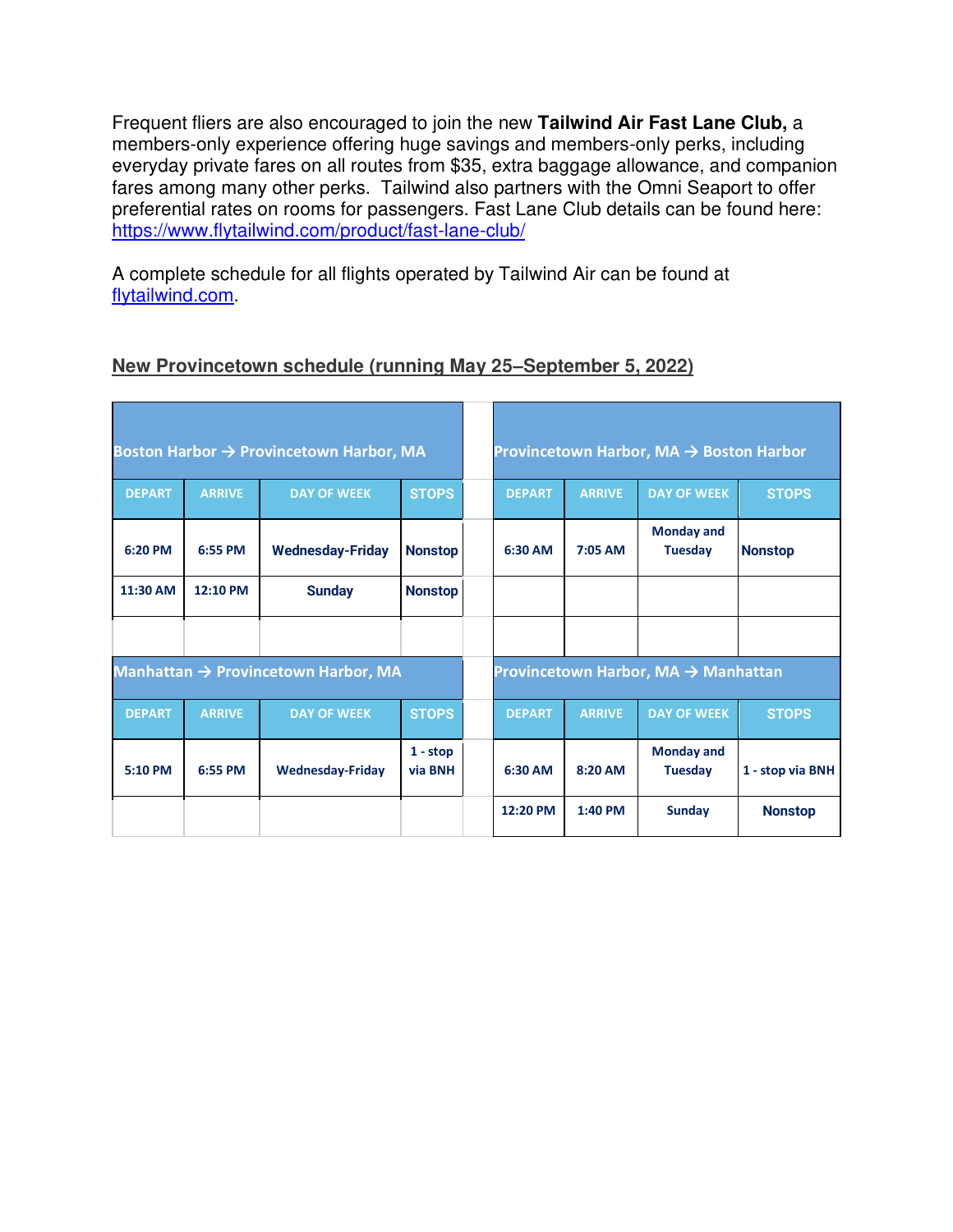## **For interviews, logistical help with photos/video or to schedule a demo flight contact:**

#### **New York and National**

Charlie Smail

[csmail@allforward.co](mailto:csmail@allforward.co) 

+1 (917) 975-6270

# **Boston Media Contact**

Jessica Morris [jmorris@benchmark-strategies.com](mailto:jmorris@benchmark-strategies.com)

+1 (203) 362-7806

# **About Tailwind Air's Seaplanes**

Tailwind Air is an experienced seaplane operator, flying a young fleet of modern, safe, and reliable Cessna Caravan amphibious seaplanes. With over 2,500 Caravans built, these aircraft operate with regional airlines throughout the United States and the world. Caravan Amphibians feature a highly reliable Pratt and Whitney turboprop engine, and include all the navigation, communication, and safety features of traditional air and watercraft. All flights are capable of landing on water or land and are flown with two pilots. Tailwind Air provides a comfortable lounge to accommodate guests in Boston and Manhattan, as well as light snacks and beverages. Seating in the executive cabin includes thirty-five-inch (35") seat pitch (vs. 30-31" in standard economy airline seat) for ample legroom, as well as window and aisle access at every seat. Crisp air conditioning and unforgettable city skyline views are also included.

### **About Tailwind Air**

Tailwind Air is a veteran-owned business, motivated by a passion for aviation and urban mobility. Founded in 2012, Tailwind Air is experienced in amphibious seaplane operations and committed to delivering time savings to customers by utilizing access to waterways and smaller airports closer to urban cores, like Manhattan and Boston Harbor. Tailwind employs a diverse and experienced team of more than 40 employees. In addition to seaplanes, Tailwind Air operates, charters, and manages a fleet of 20 aircraft based out of Westchester Airport, NY and Bridgeport, CT. Tailwind Air is a FAA and DOT licensed direct air carrier with certificate number XORA037U